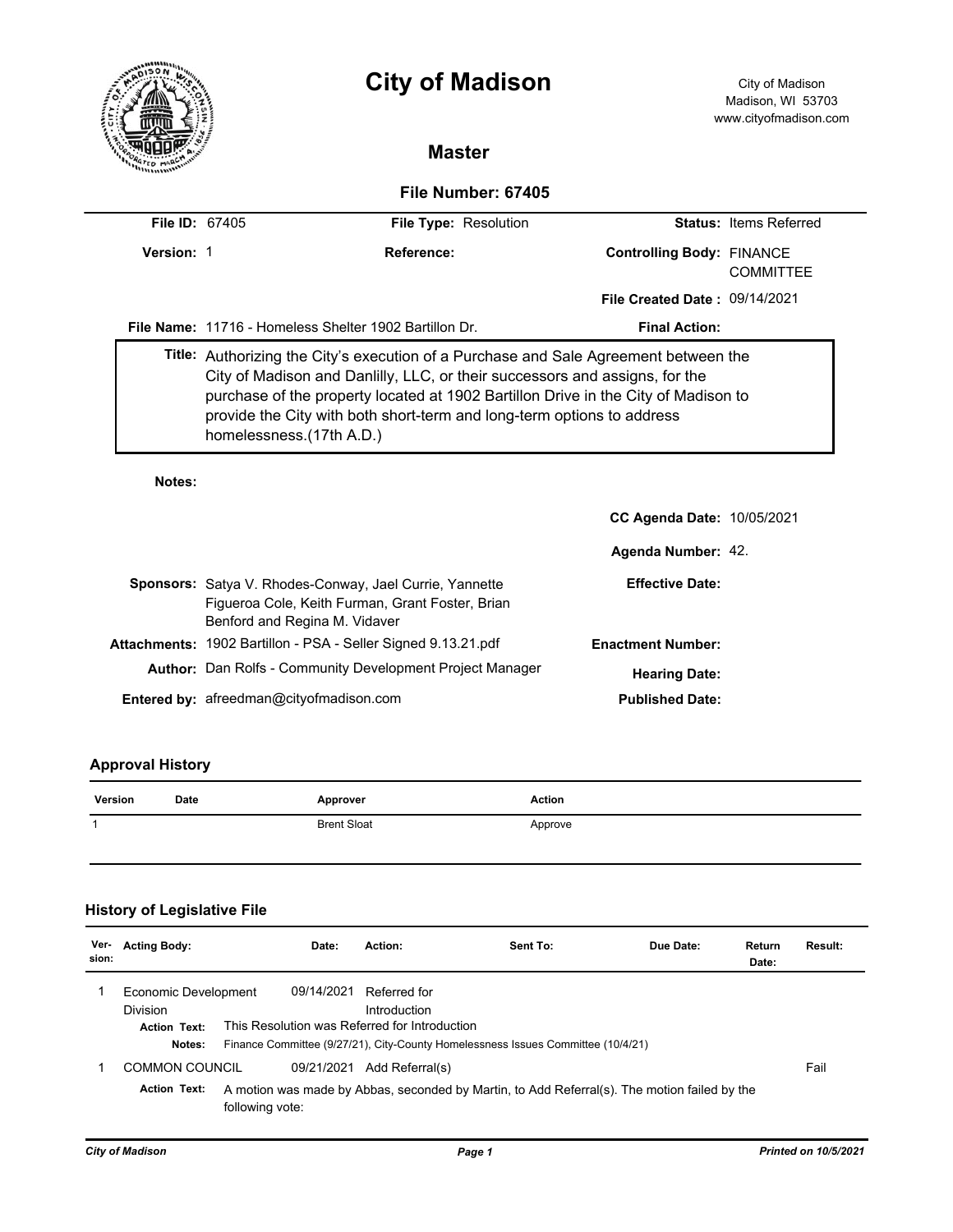|             |                                                                                                                                                                                                                                                                                                                                                                                                                                                                          |  | Ayes: 5                                                                                                              |     | Halverson and Charles Myadze                                               | Barbara Harrington-McKinney; Nasra Wehelie; Sheri Carter; Gary                                                                                                                                                                                                              |            |      |
|-------------|--------------------------------------------------------------------------------------------------------------------------------------------------------------------------------------------------------------------------------------------------------------------------------------------------------------------------------------------------------------------------------------------------------------------------------------------------------------------------|--|----------------------------------------------------------------------------------------------------------------------|-----|----------------------------------------------------------------------------|-----------------------------------------------------------------------------------------------------------------------------------------------------------------------------------------------------------------------------------------------------------------------------|------------|------|
|             |                                                                                                                                                                                                                                                                                                                                                                                                                                                                          |  |                                                                                                                      |     |                                                                            | Noes: 15 Patrick W. Heck; Lindsay Lemmer; Michael E. Verveer; Regina M.<br>Vidaver; Brian Benford; Juliana R. Bennett; Nikki Conklin; Yannette<br>Figueroa Cole; Arvina Martin; Syed Abbas; Tag Evers; Grant Foster; Jael<br>Currie: Keith Furman and Christian A. Albouras |            |      |
|             |                                                                                                                                                                                                                                                                                                                                                                                                                                                                          |  | Non Voting: 1                                                                                                        |     | Satya V. Rhodes-Conway                                                     |                                                                                                                                                                                                                                                                             |            |      |
| 1           | <b>COMMON COUNCIL</b>                                                                                                                                                                                                                                                                                                                                                                                                                                                    |  | 09/21/2021 Refer                                                                                                     |     |                                                                            | <b>FINANCE</b><br><b>COMMITTEE</b>                                                                                                                                                                                                                                          | 09/27/2021 | Pass |
|             | <b>Action Text:</b><br>Notes:                                                                                                                                                                                                                                                                                                                                                                                                                                            |  | motion passed by voice vote/other.                                                                                   |     | Additional Referral to City-County Homelessness Issues Committee (10/4/21) | A motion was made by Abbas, seconded by Martin, to Refer to the FINANCE COMMITTEE. The                                                                                                                                                                                      |            |      |
| 1           | <b>FINANCE COMMITTEE</b>                                                                                                                                                                                                                                                                                                                                                                                                                                                 |  | 09/21/2021 Refer                                                                                                     |     |                                                                            | CITY-COUNTY<br><b>HOMELESS</b><br><b>ISSUES</b><br><b>COMMITTEE</b>                                                                                                                                                                                                         | 10/04/2021 |      |
|             | <b>Action Text:</b><br>Notes:                                                                                                                                                                                                                                                                                                                                                                                                                                            |  |                                                                                                                      |     |                                                                            | This Resolution was Refer to the CITY-COUNTY HOMELESS ISSUES COMMITTEE                                                                                                                                                                                                      |            |      |
| 1           | <b>FINANCE COMMITTEE</b>                                                                                                                                                                                                                                                                                                                                                                                                                                                 |  | 09/27/2021                                                                                                           |     | <b>RECOMMEND TO</b><br>COUNCIL TO<br><b>ADOPT - REPORT</b><br>OF OFFICER   |                                                                                                                                                                                                                                                                             |            | Pass |
|             | <b>Action Text:</b>                                                                                                                                                                                                                                                                                                                                                                                                                                                      |  |                                                                                                                      |     | REPORT OF OFFICER. The motion passed by voice vote/other.                  | A motion was made by Abbas, seconded by Carter, to RECOMMEND TO COUNCIL TO ADOPT -                                                                                                                                                                                          |            |      |
|             | Notes:                                                                                                                                                                                                                                                                                                                                                                                                                                                                   |  |                                                                                                                      |     |                                                                            |                                                                                                                                                                                                                                                                             |            |      |
| $\mathbf 1$ | CITY-COUNTY<br><b>HOMELESS ISSUES</b><br><b>COMMITTEE</b>                                                                                                                                                                                                                                                                                                                                                                                                                |  | 10/04/2021                                                                                                           | the | Return to Lead with<br>Recommendation                                      | <b>FINANCE</b><br><b>COMMITTEE</b>                                                                                                                                                                                                                                          |            | Pass |
|             | <b>Action Text:</b>                                                                                                                                                                                                                                                                                                                                                                                                                                                      |  | Public comment period; no one spoke.                                                                                 |     | for Approval                                                               |                                                                                                                                                                                                                                                                             |            |      |
|             | A motion was made by Benford, seconded by Alder Figueroa Cole to Return to Lead with<br>Recommendation to APPROVE Authorizing the City's execution of a Purchase and Sale Agreement<br>between the City of Madison and Danlilly, LLC, or their successors and assigns, for the purchase of<br>the property located at 1902 Bartillon Drive in the City of Madison to provide the City with both<br>short-term and long-term options to address homelessness.(17th A.D.). |  |                                                                                                                      |     |                                                                            |                                                                                                                                                                                                                                                                             |            |      |
|             | Motion passed by Roll Call vote.<br>Notes:<br>The motion to Approve 67405 PASSED by the following vote: 7:1: AYE: Benford,                                                                                                                                                                                                                                                                                                                                               |  |                                                                                                                      |     |                                                                            |                                                                                                                                                                                                                                                                             |            |      |
|             |                                                                                                                                                                                                                                                                                                                                                                                                                                                                          |  | Figueroa Cole, Beckett, Ilstrup, Kamp, Ketcham, Baldwin; NO: Williams.<br>Victor T. Banks and Kat Koski<br>Absent: 2 |     |                                                                            |                                                                                                                                                                                                                                                                             |            |      |
|             |                                                                                                                                                                                                                                                                                                                                                                                                                                                                          |  | Ayes: 7<br>Noes: 1                                                                                                   |     | <b>Ulysses Williams</b>                                                    | Brian Benford; Yannette Figueroa Cole; Kelly Beckett; Jason N. Ilstrup;<br>Katherine S. Kamp; Linda J. Ketcham and Sarah Baldwin                                                                                                                                            |            |      |
|             |                                                                                                                                                                                                                                                                                                                                                                                                                                                                          |  | Excused: 3                                                                                                           |     |                                                                            | Michele Doolan; Elena Haasl and Sarah Smith                                                                                                                                                                                                                                 |            |      |
| 1           | <b>COMMON COUNCIL</b><br>10/05/2021                                                                                                                                                                                                                                                                                                                                                                                                                                      |  |                                                                                                                      |     |                                                                            |                                                                                                                                                                                                                                                                             |            |      |

## **Text of Legislative File 67405**

## **Fiscal Note**

The proposed resolution authorizes the City of Madison to purchase the property located at 1902 Bartillon Drive to provide the City with short-term and long-term options to address homelessness. The estimated cost for the acquisition is \$855,000, plus an estimated \$40,000